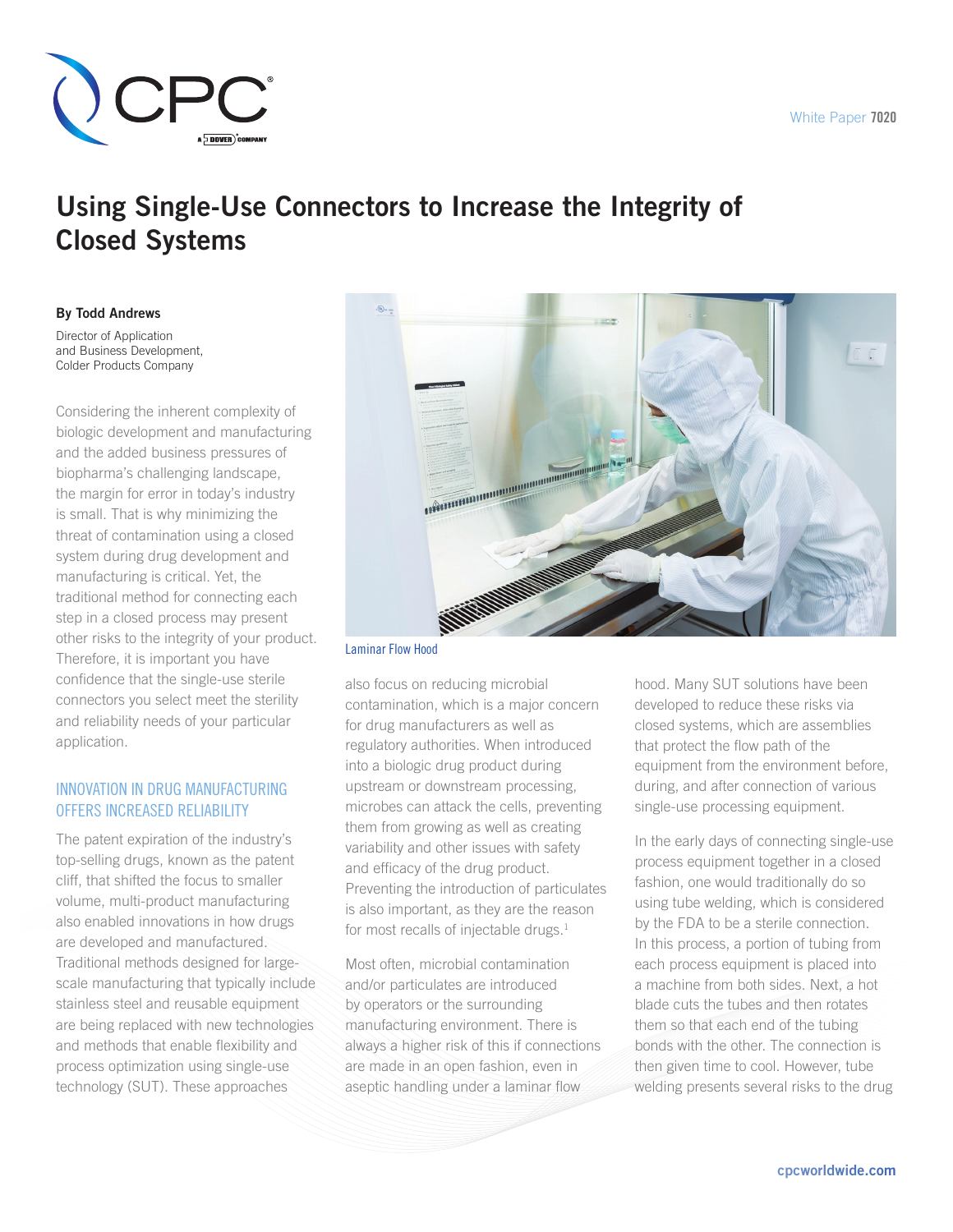product as well as your bottom line. The inherent process of cutting and heating tubing can degrade the tubing ends during welding, potentially introducing harmful extractables, leachables, and particulates into the flow path.

In addition to potential contaminants, there are also operational limitations to the welding process as well. One of which is the material considerations for tube welding is limited to only thermoplastic elastomer (TPE) tubing, which is popular in the biopharma industry but not compatible with silicone tubing. Not only does welding work only with TPE tubing, it typically functions best when each tube set is made of the exact same grade of TPE tubing. Also, users need to specify longer lengths of tubing than is usually necessary in order to reach into the welder and avoid undesired tension. This not only increases material costs but also provides more waste.

In addition, the equipment used for welding requires a significant investment in capital equipment, especially when you consider the need for multiple backup machines in case the primary ones break. If this happens, it must be sent back to the manufacturer, which can take months to resolve, causing costly delays to your manufacturing timeline. In cases where welding needs to occur in hard to reach areas of a facility, such as elevated positions, you must be able to lift the welder and extend tubing to those locations, which not only adds additional expenses but also safety concerns for the operator.

The welding process itself is also very time consuming due to the effort required for setting the tubing up the machine, welding the tubing, and then the time needed for the weld to set, which totals several minutes from beginning to end. This is not an issue when only a few welds must be completed, but in situations where dozens



or hundreds of connections are needed, a significant portion of the day must be set aside to complete all of the welds, delaying production. Finally, the success of tube welding is operator dependent. If it is not done correctly, such as the tubing is not properly aligned prior to welding or the operator pulls on the tubing too soon (post weld) to test the connection, that tension (as well as any presented later during manufacturing) creates opportunities for leaks. The new standard for closed systems has quickly moved away from tube welding to single-use sterile connectors, which offer a quick and easyto-use method for maintaining flow path sterility and integrity while enabling the protection needed to avoid costly failures from contamination and leaks.

# Reducing Risks In Bioprocessing Using Single-Use Connectors

As speed and efficiency become essential in the race to market, single-use connectors can reduce many of the risks associated with tube welding by offering benefits that help drive effective closed system processing. Most importantly, they provide the reliability and sterility assurance necessary in today's highly regulated environment, giving you confidence in your drug product. Their ease of use and flexibility can reduce operator error, which can be one of the leading causes of leaks or contamination on the manufacturing floor.



MPX and MPC - Open connectors **AseptiQuik family - Closed connectors** 

For example, the simple, three-step "flipclick-pull" method of CPC's AseptiQuik® genderless sterile connectors provides an easy and quick way to make a sterile connection between single-use equipment. This can be done without the need for clamps, fixtures, or assembly aids, and the robust performance is the same regardless of the size of the tubing. AseptiQuik connectors also feature an integrated pull tab cover that not only protects the connector pre-use but also assists with the proper removal of the sterile barrier membranes. This ease of use eliminates the time and labor commonly associated with tube welding by reducing time per connection from several minutes to a few seconds per connection, giving personnel the opportunity to use their time for more value-add activities.

The rising adoption of single-use technology (SUT) in downstream processing has led to further concern of potential extractables and leachables (E&L) contamination and, as a result, regulatory scrutiny about E&L testing. As part of quality assurance, the FDA requires E&L data in biological license applications. CPC's AseptiQuik connectors were tested for extractables per the BPOG guidelines and presented an acceptable extractables profile, giving manufacturers information needed to assess the materials of construction for their process.<sup>3</sup> Visit the CPC website to request a copy of the report.